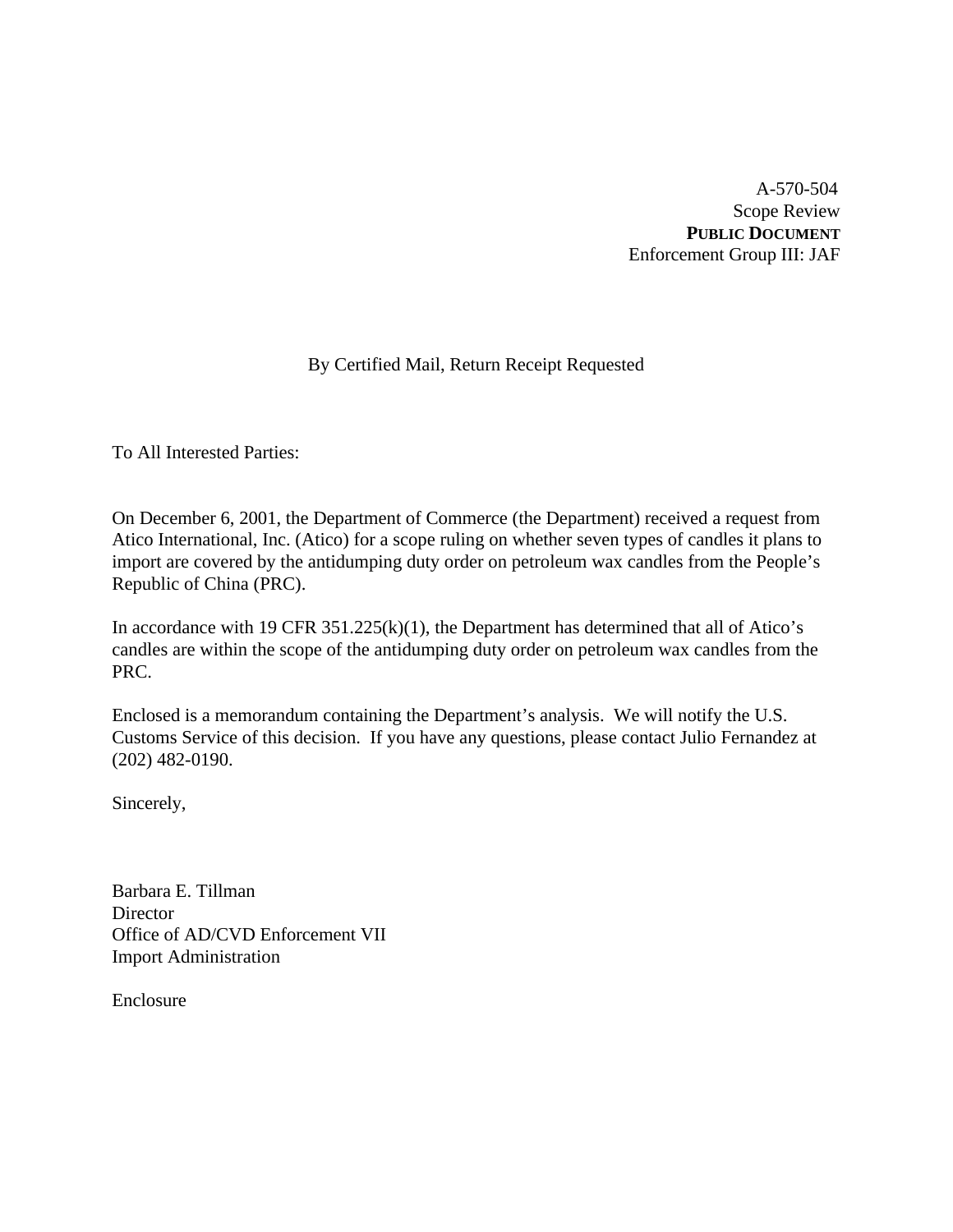A-570-504 Scope Review **PUBLIC DOCUMENT** Enforcement Group III: JAF

| <b>MEMORANDUM FOR:</b> | Joseph A. Spetrini<br><b>Deputy Assistant Secretary</b><br>Enforcement Group III                                                                     |
|------------------------|------------------------------------------------------------------------------------------------------------------------------------------------------|
| FROM:                  | Barbara E. Tillman<br>Director<br>Office of AD/CVD Enforcement VII                                                                                   |
| <b>SUBJECT:</b>        | Final Scope Ruling; Antidumping Duty Order on Petroleum Wax<br>Candles From the People's Republic of China (A-570-504); Atico<br>International, Inc. |

#### **Summary**

On December 6, 2001, the Department of Commerce (the Department) received a request from Atico International, Inc. (Atico) for a scope ruling on seven types of candles (a "Valentine Heart-Shaped" candle, "Easter Egg" candles, "Easter Floating" candles, Lantern candles, and a Floating "Valentine" candle) to determine if they are covered by the antidumping duty order on petroleum wax candles from the People's Republic of China (PRC) (Petroleum Wax Candles from the PRC: Final Determination of Sales at Less Than Fair Value, 51 FR 25085 (July 10, 1986) (Final Determination)). In accordance with 19 CFR 351.225(k)(1), we recommend that the Department determine that all of Atico's candles are covered by the scope of the antidumping duty order on petroleum wax candles from the PRC.

## **Background**

Atico filed its request for a scope ruling in proper form on December 6, 2001. On January 25, 2002, the National Candle Association (NCA), an interested party in this proceeding, filed comments on Atico's request.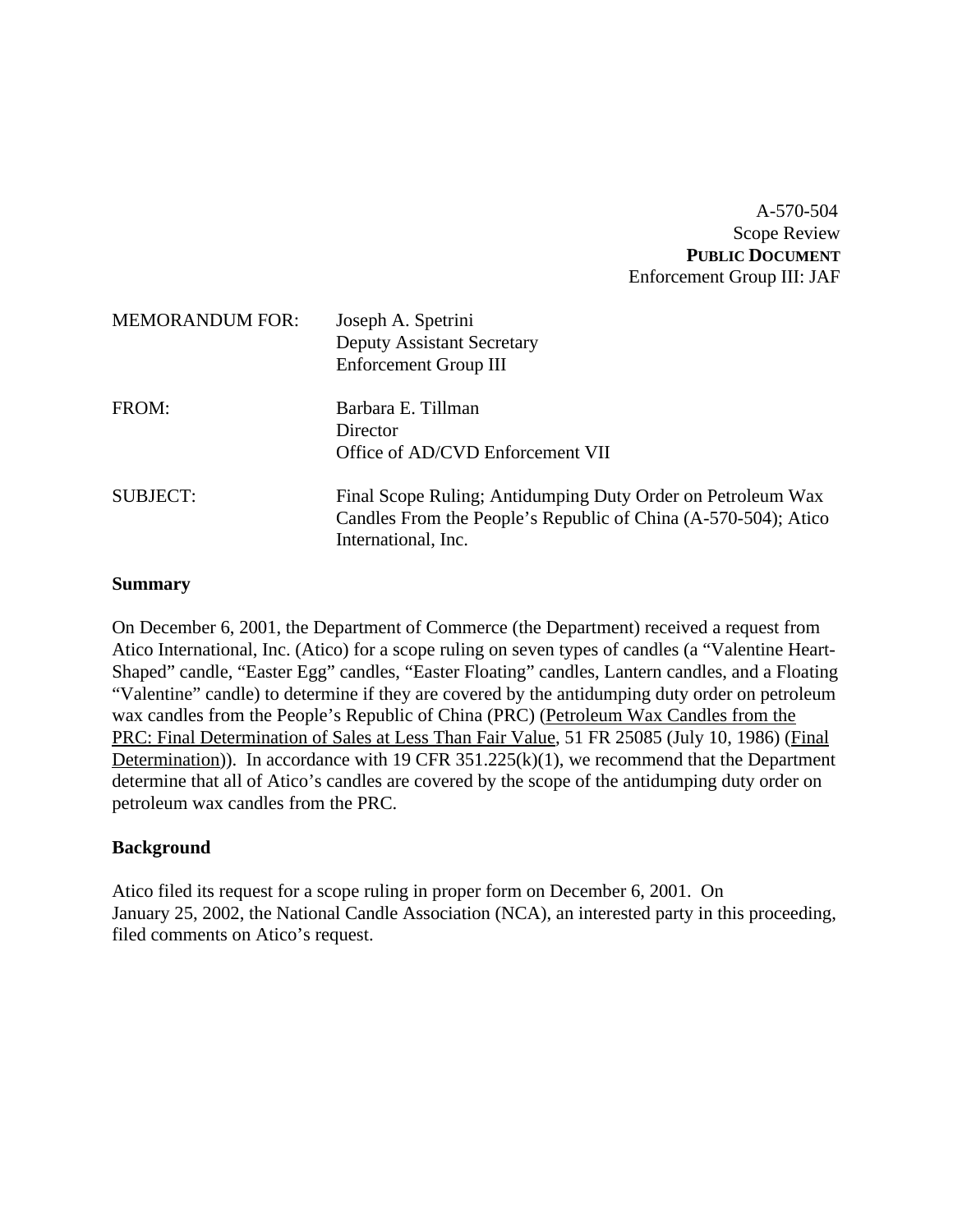The regulations governing the Department's antidumping scope determinations are found at 19 CFR § 351.225. On matters concerning the scope of an antidumping duty order, the Department first examines the descriptions of the merchandise contained in the petition, the determinations of the Secretary and the International Trade Commission (the Commission), the initial investigation, and the antidumping duty order. This determination may take place with or without a formal inquiry. If the Department determines that these descriptions are dispositive of the matter, the Department will issue a final scope ruling as to whether or not the subject merchandise is covered by the order. See 19 CFR 351.225(d).

Conversely, where the descriptions of the merchandise are *not* dispositive, the Department will consider the five additional factors set forth at 19 CFR 351.225(k)(2). These criteria are: i) the physical characteristics of the merchandise; ii) the expectations of the ultimate purchasers; iii) the ultimate use of the product; iv) the channels of trade in which the product is sold; and v) the manner in which the product is advertised and displayed. The Department applies these criteria when it is unclear whether the product which is the subject of the scope ruling fits within the product descriptions contained in the petition, the determinations of the Secretary and the Commission, the investigation, and the order. The determination as to which analytical framework is most appropriate in any given scope inquiry is made on a case-by-case basis after consideration of all evidence before the Department.

In the instant case, the Department has evaluated Atico's request in accordance with 19 CFR  $351.225(k)(1)$ ; and the Department finds that the descriptions of the products contained in the petition, the final determinations of the Secretary (including prior scope determinations) and the Commission, the initial investigation, and the antidumping duty order are, in fact, dispositive. Therefore, the Department finds it unnecessary to consider the additional factors set forth at 19 CFR 351.225(k)(2).

Documents and parts thereof from the underlying investigation deemed relevant by the Department to this scope ruling were made part of the record of this determination and are referenced herein. Documents that were not presented to the Department, or placed by it on the record, do not constitute part of the administrative record for this scope determination.

In its petition of September 4, 1985, the NCA requested that the investigation cover:

[c]andles [which] are made from petroleum wax and contain fiber or paper-cored wicks. They are sold in the following shapes: tapers, spirals, and straight-sided dinner candles; rounds, columns, pillars; votives; and various wax-filled containers. These candles may be scented or unscented ... and are generally used by retail consumers in the home or yard for decorative or lighting purposes (Antidumping Petition, September 4, 1985 at 7).

The Department defined the scope of the investigation in its notice of initiation. This scope language carried forward without change through the preliminary and final determinations of sales at less than fair value and the eventual antidumping duty order: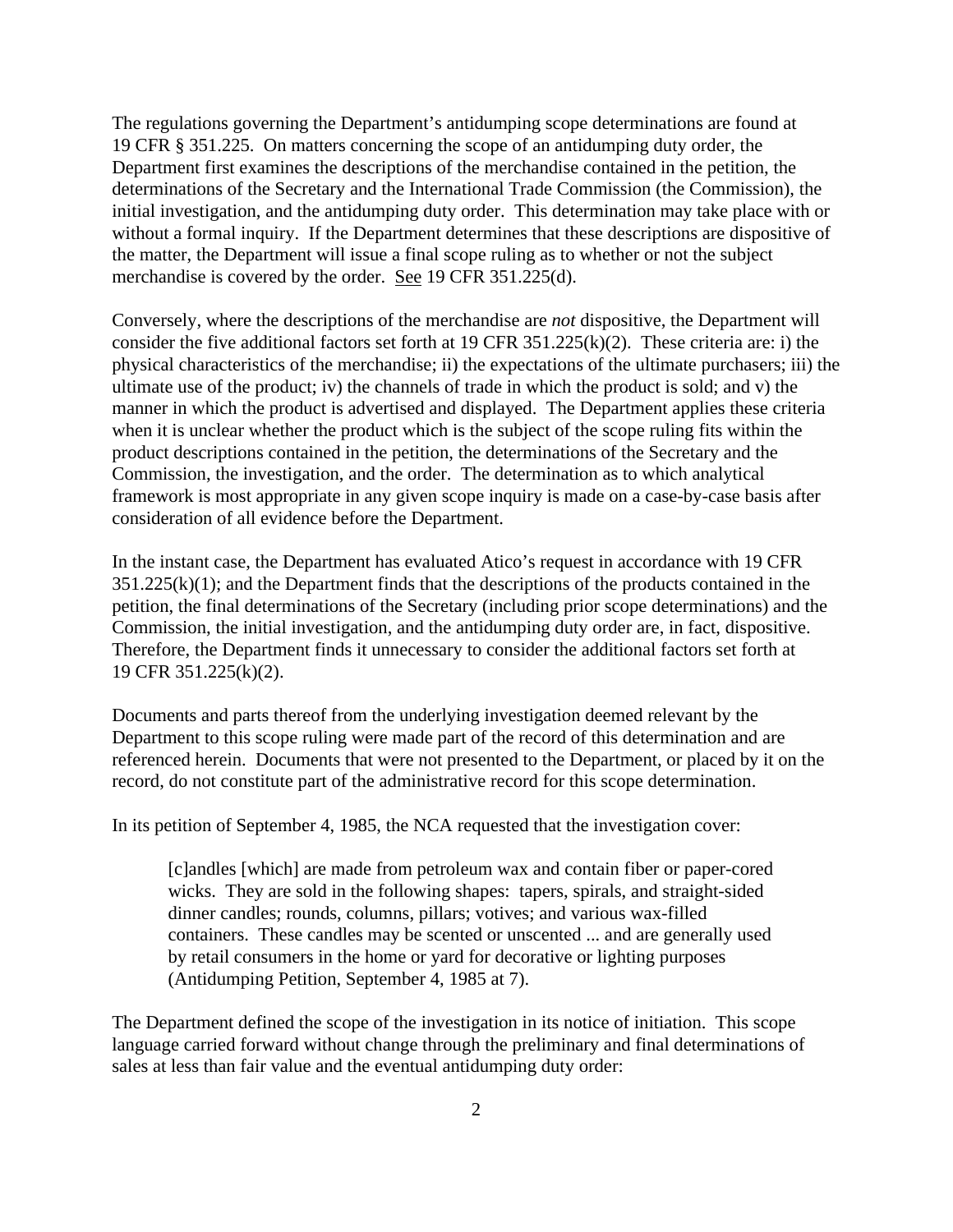certain scented or unscented petroleum wax candles made from petroleum wax and having fiber or paper-cored wicks. They are sold in the following shapes: tapers, spirals, and straight-sided dinner candles; rounds, columns, pillars, votives; and various wax-filled containers (Petroleum Wax Candles from the People's Republic of China: Initiation of Antidumping Duty Investigation, 50 FR 39743 (September 30, 1985); see also Preliminary Determination of Sales at Less Than Fair Value, 51 FR 6016 (February 19, 1986); Final Determination, 51 FR 25085 (July 10, 1986); and Antidumping Duty Order: Petroleum Wax Candles from the People's Republic of China, 51 FR 30686 (August 28, 1986)).

The Commission adopted a similar definition of the "like product" subject to its determinations, noting that the investigations did not include "birthday, birthday numeral and figurine type candles" (Determinations of the Commission (Final), USITC Publication 1888, August 1986, at 4, note 5, and A-2 (Commission Determination)). Also of relevance to the present scope inquiry is a notice issued to the United States Customs Service in connection with a July 1987 scope determination concerning an exception from the Order for novelty candles, which states:

The Department of Commerce has determined that certain novelty candles, such as Christmas novelty candles, are not within the scope of the antidumping duty order on petroleum-wax candles from the People's Republic of China (PRC). Christmas novelty candles are candles specially designed for use only in connection with the Christmas holiday season. This use is clearly indicated by Christmas scenes and symbols depicted in the candle design. Other novelty candles not within the scope of the order include candles having scenes or symbols of other occasions (*e.g.*, religious holidays or special events) depicted in their designs, figurine candles, and candles shaped in the form of identifiable objects (*e.g.*, animals or numerals), (CIE N-212/85, September 21, 1987; Letter from the Director, Office of Compliance, to Burditt, Bowles & Radzius, Ltd., July 13, 1987).

### **Atico's Scope Request**

Atico argues that the models subject to this inquiry are novelty candles in the shape of identifiable objects, i.e., heart, egg, oval, barrel, and half-sphere shapes, and, therefore, are not covered by the Order's scope. Atico included a sample of each candle with its request.

#### **The National Candle Association's Comments**

In its comments, the NCA retraces the history of this antidumping duty order, including the import surges and resultant injury suffered by domestic manufacturers which prompted the original September 1985 antidumping petition. Petitioner contends that the antidumping statute and antidumping duty orders are remedial in nature and exceptions to them should be construed as narrowly as possible to preserve the efficacy of the Order. In support of its assertion,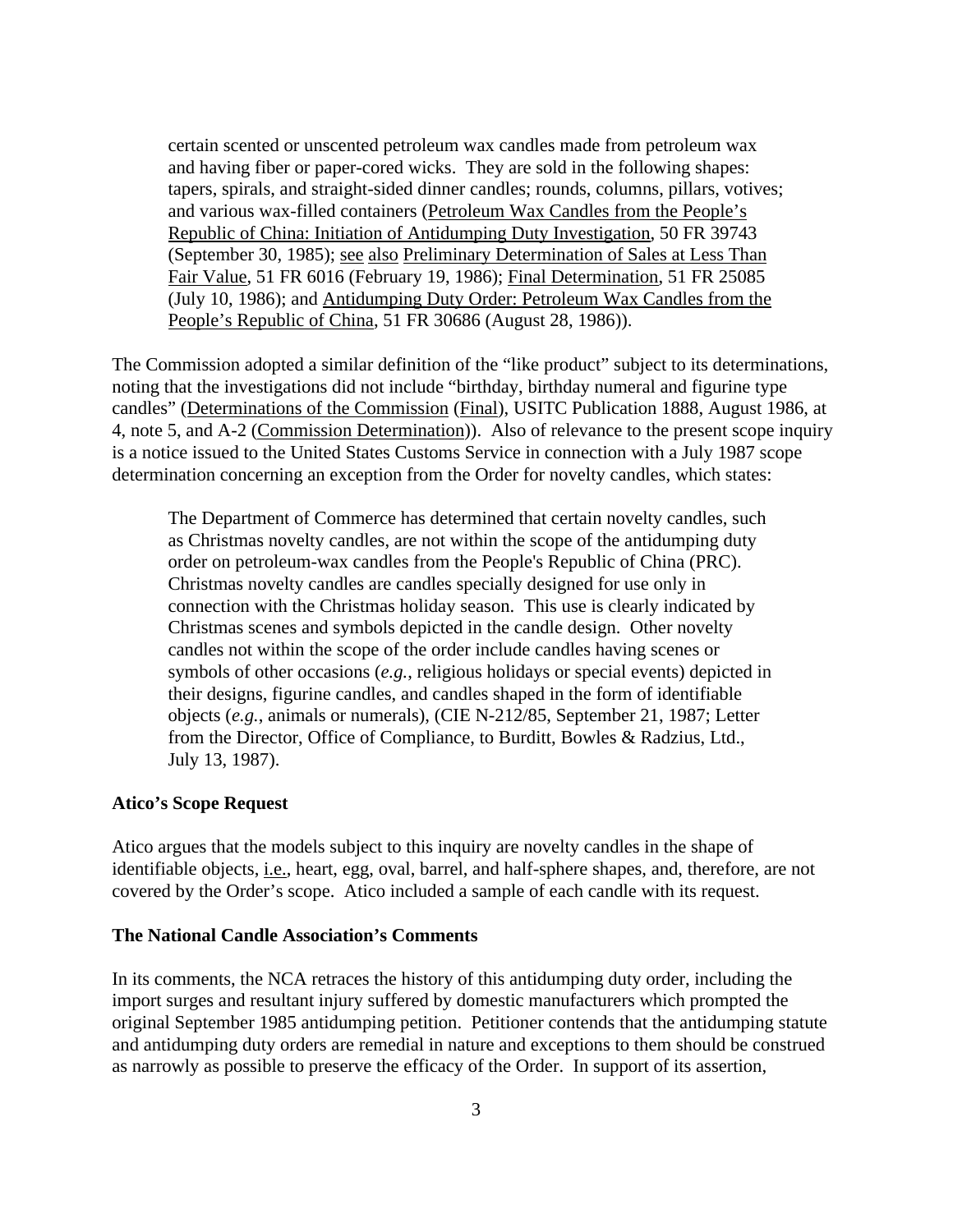petitioner cites a Court of International Trade conclusion, with regards to the novelty exception, that ". . . a candle must be specifically designed for use only in connection with a religious holiday or special event to fall within the novelty candle exception." See Russ Berrie & Co., Inc. v. United States, 57 F. Supp. 2<sup>nd</sup> 1184, 1194 (CIT July, 1999) (Russ Berrie). Thus, petitioners argue that the Department narrowly limited the novelty candle exception to figurine candles, candles shaped in the form of identifiable objects, and candles specifically designed for use only in connection with the holiday season. The NCA commented on all of Atico's subject candles.

With respect to Atico's candles, the NCA argues that Atico's "Valentine Heart Shaped" candle is made of petroleum wax, contains a wick, and is a small pillar candle not in a distinguishable shape, which should be excluded from the Order.

The NCA further argues that Atico's "Easter Egg" candle is in the shape of a round (a shape clearly delineated in the Order's scope) and that the candle's indented duck design is ubiquitous. Therefore, the NCA argues, nothing about this candle's design specifically limits its use to the Easter holiday.

Turning to Atico's "Easter Glowing Egg" candle, the NCA argues that this candle is in the same shape as Atico's "Easter Egg" candle, and is not in the shape of a distinct identifiable object. The NCA also argues that the candle's designs are not specifically designed for use only in connection with Easter (e.g., the flower designs are ubiquitous).

With respect to Atico's "Easter Floating" candle, the NCA points out that this candle, which is flat on the top, bottom, and sides, is also not a distinctly identifiable object. The NCA also argues that this candle's apparent clouds and flowers designs, which are ubiquitous, do not limit the candle's use to the Easter holiday season.

Regarding Atico's "Circular Grooves Lantern" candle, the NCA argues that this candle is in a shape clearly identified in the scope of the Order, a round. The NCA cites Final Scope Ruling: Endar Corporation (May 11, 2000) (Endar 2000) and Final Scope Ruling: Endar Corporation (December 24, 1998) (Endar 1998) in support of its contention that the Department has previously determined Endar Corporation's floating round candles to be within the scope of the Order. The NCA further argues, citing Endar 2000, that the Department has also determined that Endar Corporation's "round Chinese lantern" candles, which it contends are the same shape as Atico's "Circular Grooves Lantern" candles, are rounds within the scope of the Order. The NCA contends that Atico cannot convert a round candle into an identifiable object by adding fluted or straight horizontal grooves to the candle's design, citing Final Scope Ruling: American Greetings Corporation (May 11, 2000). Additionally, the NCA argues that Atico's "Straight Grooves Lantern" candle is the same as the "Circular Grooves Lantern" candle, but with vertical rather than horizontal grooves.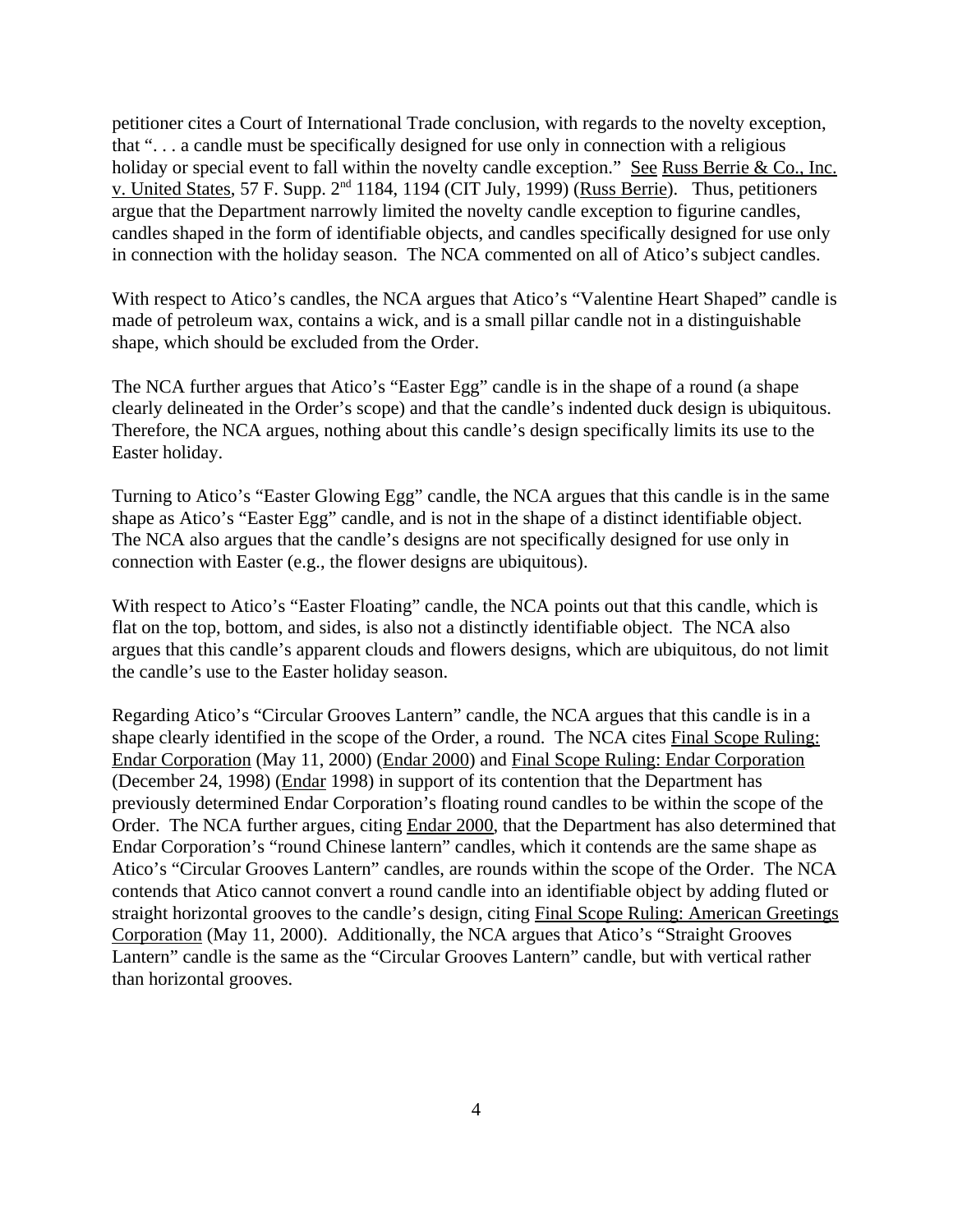The NCA argues that Atico's "Floating Valentine" candle is made from petroleum wax, contains a wick in the candle's center, and is in the shape of a round. The NCA also argues that nothing about the candle's heart or lip design limits the candle's use specifically to the Valentine holiday. Regarding the ubiquitousness of the heart design, the NCA cites to Russ Berrie, Final Scope Rulings: Meijer, Inc. (June 11, 1998) (Meijer 1998), and Russ Berrie (September 25, 1997).

The NCA notes that Atico's candles compete in the same channels of trade as the candles subject to the Order, and that their sale without the antidumping duty will severely injure the U.S. candle producers. It further notes what it characterizes as the long-standing efforts of candle importers to "expand the 'novelty candle' loophole in the Order through a continuing stream of scope requests, causing the Order on PRC candles to be subjected to over seventy Final Scope Rulings and many more requests." Petitioner maintains that the success of the scope requests in eroding the Order has resulted in geometric increases in the volume of PRC candles coming into the United States. Petitioner concludes by stating that Atico is now asking the Department to narrow the scope of the Order so that it excludes everyday candles, claiming that they are novelty candles, and that the Department does not have such legal authority.

#### **Analysis**

When determining whether or not a particular product claimed as a novelty candle is within the scope of the antidumping duty order, the Department's first line of inquiry is whether the shape of the candle falls within those shapes listed by the inclusive language of the Order's scope, *i.e.*, "tapers, spirals, and straight-sided dinner candles; rounds, columns, pillars, votives; and various wax-filled containers." If a candle falls within one of the above delineated shapes, it will be determined to be within the Order's scope. Candles of a shape not listed by the inclusive language of the Order's scope will then be evaluated to determine whether they are "scented or unscented petroleum wax candles made from petroleum wax and having fiber or paper-cored wicks."<sup>1</sup> If the Department determines that the candle is made from petroleum wax and has a

 $<sup>1</sup>$  The Department has changed its practice on this issue. In past scope rulings, the</sup> Department has determined that candles not of a shape listed by the language of the Order's scope were outside the scope. See, e.g., Final Scope Ruling – Antidumping Duty Order on Petroleum Wax Candles From the People's Republic of China (A-570-504); Endar Corp. (Jan. 11, 2000) ("dragonfly" candle, in the shape of a rough-hewn stone with a dragon fly carved on top, not within scope because it is of a shape not listed by the scope); American Drug Stores, Inc. (Mar. 16, 1998) (sphere or ball shaped candle not within scope because it is a shape not listed by the scope); San Francisco Candle Co. (June 10, 1993) (ball shaped candle not within scope because it is of a shape not listed by the scope). The reason for the change is that, upon review of the text of the scope of the Order, the text of the first sentence of the scope covers "scented or unscented petroleum wax candles made from petroleum wax and having fiber or paper-cored wicks." The text following this broad inclusive sentence provides a list of shapes, which list is not modified by any express words of exclusivity. The result of our prior practice of excluding candles of a shape other than those listed was inconsistent with the fact that such candles were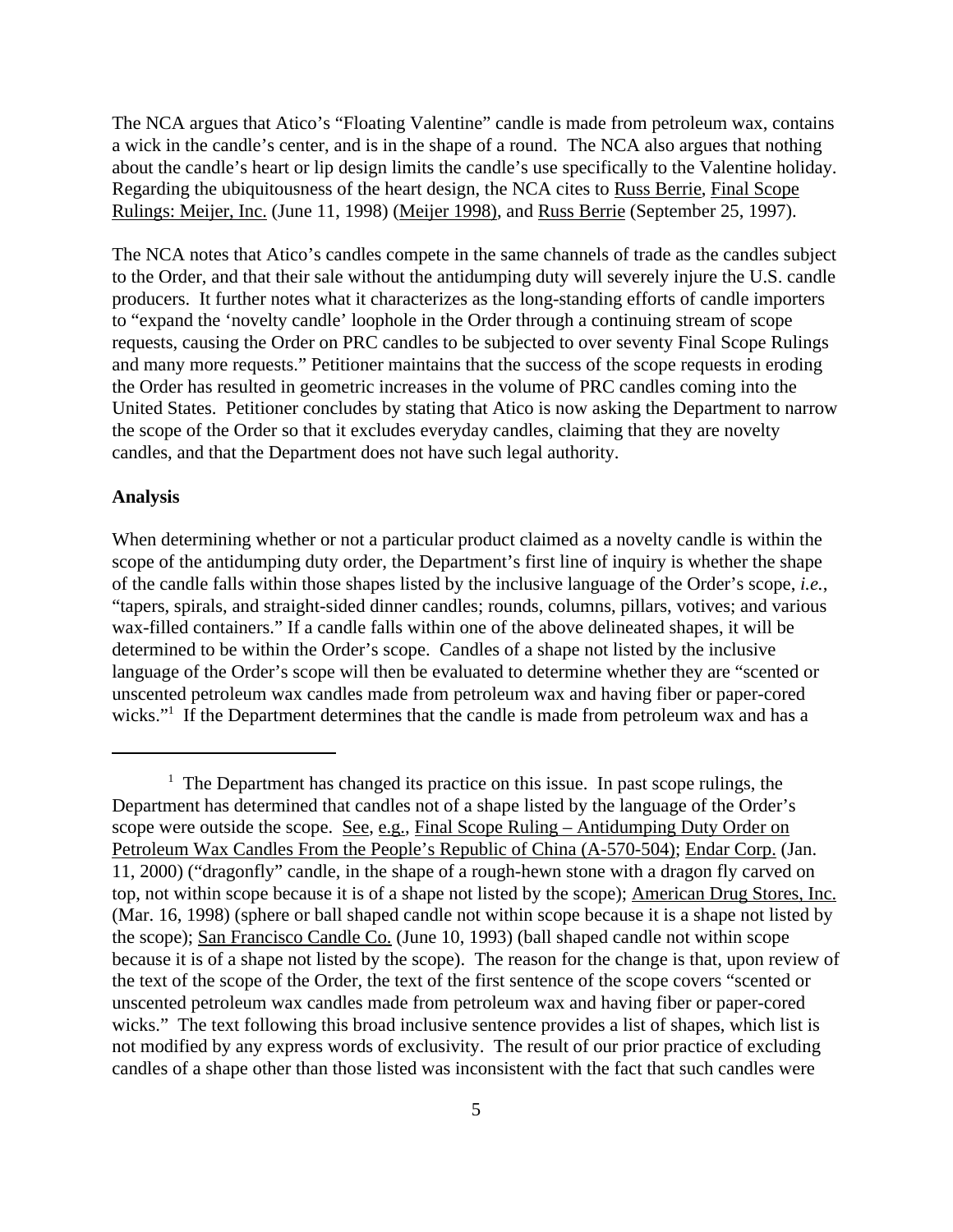fiber or paper-cored wick, but the candle possesses characteristics set out in the July 1987 novelty candle exception, it will fall outside the scope of the Order. In order for a candle to qualify for this exception, the characteristic(s) which are claimed to render it a novelty candle must be visible from most angles, as opposed to minimally visible. See Final Scope Ruling – Antidumping Duty Order on Petroleum Wax Candles From the People's Republic of China (A-570-504); JCPenney Purchasing Corp. (May 21, 2001); San Francisco Candle Co. (Feb. 12, 2001); Endar Corp. (Jan. 11, 2000). If a candle does not possess characteristics set out in the July 1987 novelty candle exception, and it is a scented or unscented petroleum wax candle made from petroleum wax and having fiber or paper-cored wick, the Department will determine that the candle is within the scope of the Order.

With regard to the instant request, we find that for the reasons outlined below, all of the seven types of candles fall within the scope of the Order.

### **1. Valentine Heart Candle (Item No. C78H-0251)**

Atico maintains that this candle, measuring approximately 3 inches in width by 2.75 inches in height, is in the shape of a heart, and therefore, should be excluded from the scope of the Order as an identifiable object. This candle, which has a flat bottom, is, in fact, not recognizable as a heart when viewed from the top, bottom, front, back, and sides. Additionally, this candle is made of petroleum wax and contains a cotton fiber wick at the center. Thus, we do not subscribe to

<sup>&</sup>quot;scented or unscented petroleum wax candles made from petroleum wax and having fiber or paper-cored wicks." We have now determined that this practice was incorrect because it had the effect of narrowing the broad coverage of the first sentence of the Order's scope. The list of shapes in the second sentence of the Order's scope does not provide a textual basis for such a narrowing of the coverage of the first sentence of the Order's scope. Accordingly, in order to give full effect to the first sentence of the inclusive language of the scope, the Department normally will evaluate whether candles of a shape not listed by the inclusive language of the Order's scope are scented or unscented petroleum wax candles made from petroleum wax and having fiber or paper-cored wicks. See Final Scope Ruling – Antidumping Duty Order on Petroleum Wax Candles From the People's Republic of China (A-570-504); J.C. Penney November 9, 2001 (JC Penney Ruling).

This approach of evaluating such candles in light of the entire text of the scope is in keeping with the recent opinion of the Court of International Trade (CIT), noting that a better approach in scope rulings is to avoid subjective issues of intent and, instead, look to the petition's language to determine whether the class or kind of merchandise at issue was expressly included. Duferco Steel, Inc. v. United States, 146 F. Supp. 2d 913 (Ct. Int'l Trade 2001). Such an approach is a recent departure from past CIT precedent that required Commerce to give ample deference to the petitioner's intent when examining a petition's description of the subject merchandise, see, e.g., Torrington Co. v. United States, 995 F. Supp. 117, 121 (Ct. Int'l Trade 1998).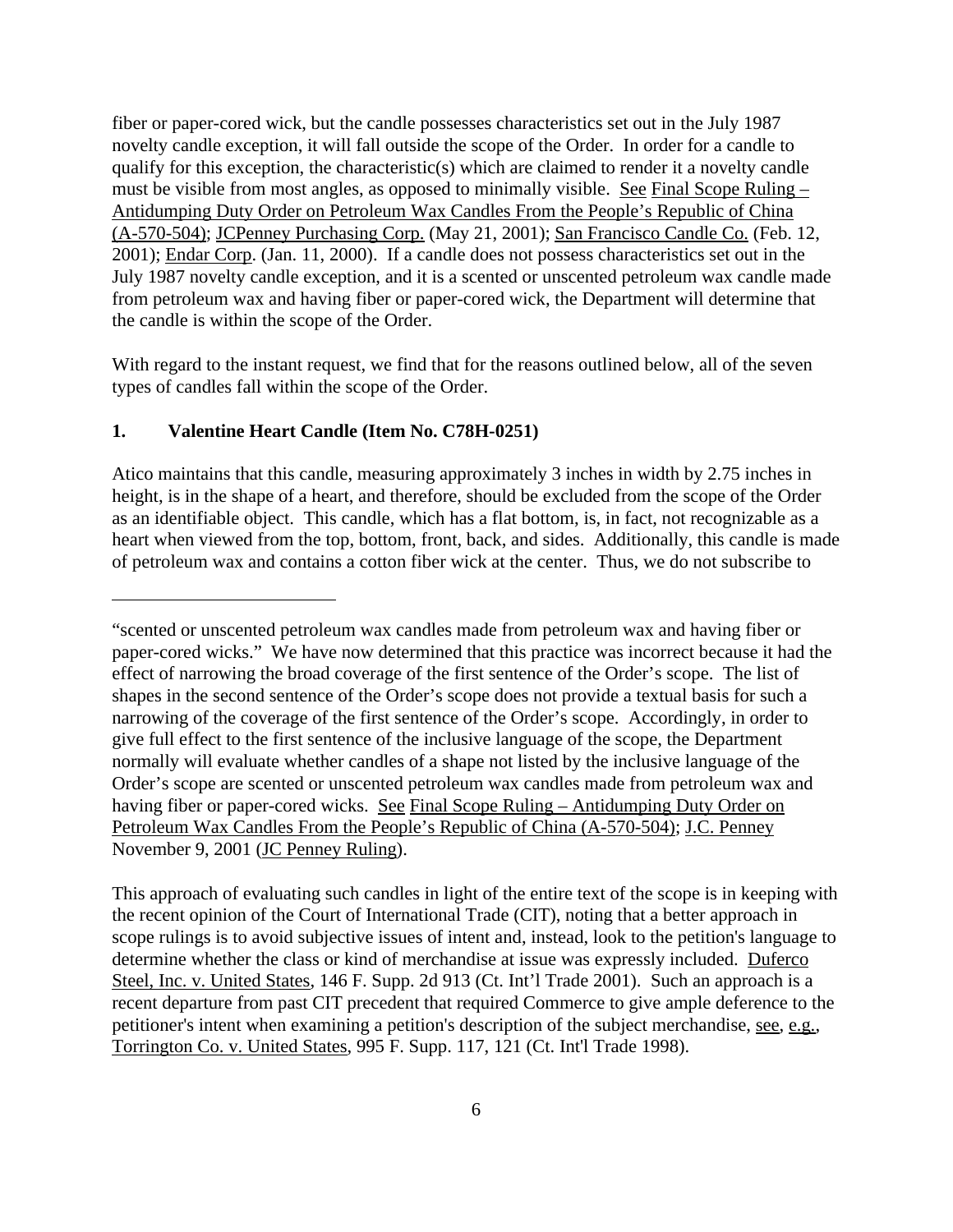Atico's claim that this candle should be excluded from the Order's scope on the basis of its shape, and agree with the NCA that Atico's "Valentine Heart" candle should be included within the scope of the Order.

# **2. Easter Egg with Engraved Duck Candle (Item No. C81H-0017)**

This candle measures approximately 4 inches in height and 3 inches in width, with a duck design on two of the candle's sides, and a fiber wick in the center of the candle's top. We disagree with Atico's position that this candle is in the shape of an egg and can be identified with the Easter holiday. We agree generally with the NCA that this candle is not in the shape of a distinct identifiable object; rather, this candle is in the shape of a round that gradually tapers to a point at the top. In Final Scope Ruling: Avon Products (June 11, 2001) (Avon 2001), the Department determined that a similarly-shaped candle, which Avon Products claimed was in the shape of a tear, was within the scope of the Order because its shape constituted a taper. Likewise, this "Easter Egg" candle constitutes a taper, a delineated shape within the scope of the Order. Additionally, nothing inherent in the instant candle's duck design limits its use specifically to the Easter holiday. Therefore, this candle should be included in the scope of the Order.

# **3. Easter Glowing Egg Candle (Item No. H81H-0296)**

Atico's "Easter Glowing Egg" candle contains a cotton fiber wick at the center of the candle's top, and measures approximately 2 inches in height. The candle is also decorated with multicolored floral designs. We disagree with Atico's assertion that this candle is in the shape of an egg and should be excluded from the scope of the Order on the basis of its shape. As with candle #2 above, we agree generally with the NCA that this candle is not in the shape of a distinct identifiable object; rather, this candle is in the shape of a round that gradually tapers to a point at the top. See Avon 2001. Thus, we consider Atico's "Easter Glowing Egg" candle to constitute a taper, a delineated shape within the scope of the Order. We further disagree with Atico's position that this candle can be identified with the Easter holiday. Nothing about this candle's design limits its use solely to the Easter season. Therefore, this candle should not be excluded from the scope of the Order.

# **4. Easter Floating Candle (Item No. C81H-0016)**

This candle, measuring approximately 3 inches in height, contains various floral and cloud designs on the candle's top. This floating candle also contains a cotton fiber wick at the candle's top, and is oval-shaped. We cannot subscribe to Atico's assertion that this candle should be excluded from the scope of the Order on the basis of its shape. This candle is flat on the top, bottom, and sides, as noted by the NCA, and, thus, does not resemble an egg when viewed from most angles. We also agree with the NCA that the use of clouds and flowers is ubiquitous and that the candle's design does not limit its use to the Easter holiday. Therefore, this candle should be included in the Order's scope.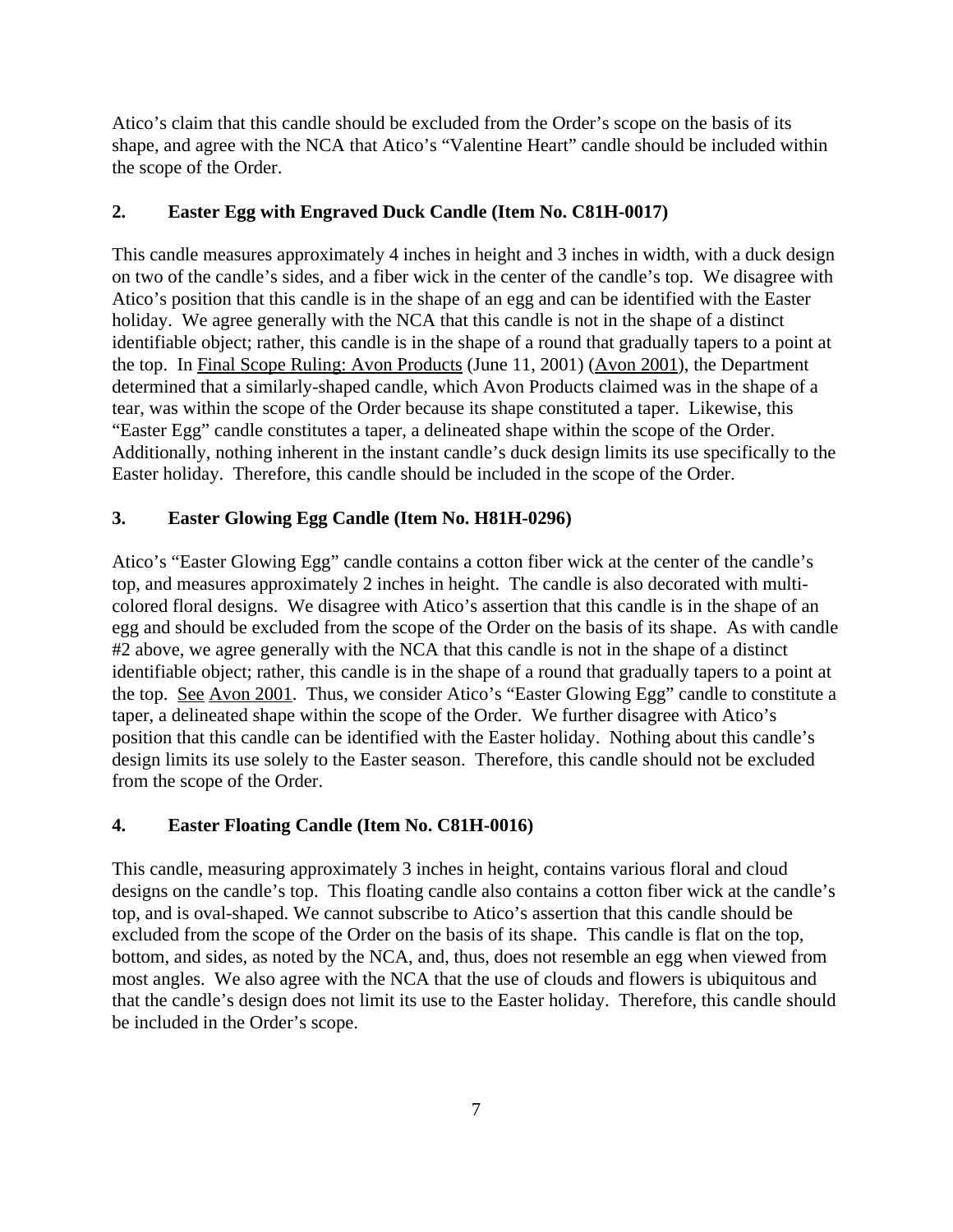### **5. Circular Grooves Lantern Candle (Item No. C05F-2325)**

Atico asserts that its "Circular Grooves Lantern Candle," measuring approximately 4 inches in diameter and containing circular horizontal grooves, is identifiable as a barrel. We disagree with Atico that this candle's shape renders it identifiable as either a barrel or a lantern. The Department has previously ruled that similar candles are within the scope of the Order because they are rounds. In Endar 2000, the candle at issue was in the shape of a round, made of petroleum wax, and contained a wick. The Department ruled it was a round, a shape enumerated in the scope of the Order, rather than any identifiable shape. In Endar 1998, the candle at issue was a floating round candle made from petroleum wax and contained a wick. The Department ruled it was not an identifiable object but rather a round, a shape delineated in the scope of the Order. See Endar 2000; see also Endar 1998. Like those cases, Atico's candle is in the shape of a round, a shape clearly identified in the scope of the Order. See Endar 2000. Additionally, we note that Atico's candle appears to be a wax-filled container. Therefore, for these reasons, this candle should be included within the scope of the Order.

## **6. Straight Grooves Lantern Candle (Item No. C05F-2324)**

This candle's shape and design are similar to those of Atico's "Circular Grooves Lantern" candle, but with vertical grooves. As with candle #5 above, we cannot subscribe to Atico's assertion that its "Straight Grooves Lantern Candle" is identifiable as a barrel or lantern based on the candle's shape. Nothing in this candle's shape renders it identifiable as either a barrel or a lantern. As noted for candle #5 above, the Department has previously ruled that similar candles are within the scope of the Order because they are rounds. In Endar 2000, the candle at issue was in the shape of a round. In Endar 1998, the candle at issue was a floating round candle. Atico's "Straight Grooves Lantern Candle" is actually in the shape of a round, a shape clearly identified in the scope of the Order. See Endar 2000. Further, this candle appears to be a wax-filled container. Thus, for these reasons, this candle should be included within the scope of the Order.

#### **7. Floating Candle with Valentine Heart and Lip Design (Item No. C78H-0384)**

This candle is in a shape similar to a half-sphere, but with a flat bottom, and contains a cotton fiber wick at the candle's center. The candle is decorated with either a lip design or a heart design, and measures approximately 3 inches in width. Atico claims that this candle is in the shape of a half-sphere and is, thus, an identifiable object. We disagree with Atico that this candle is in the shape of a half-sphere because it is flat on the bottom rather than rounded, as would be the case with a half-sphere. Further, the flat bottom may be viewed from the bottom and all sides. Thus, the characteristic which Atico claims renders this candle a novelty candle, a halfsphere, is not visible from most angles.<sup>2</sup>

<sup>&</sup>lt;sup>2</sup> We further disagree with Atico's assertion that a half-sphere candle would merit exclusion from the scope of the Order as an identifiable object. We would not consider a halfsphere shape to be an identifiable object eligible for exclusion from the Order within the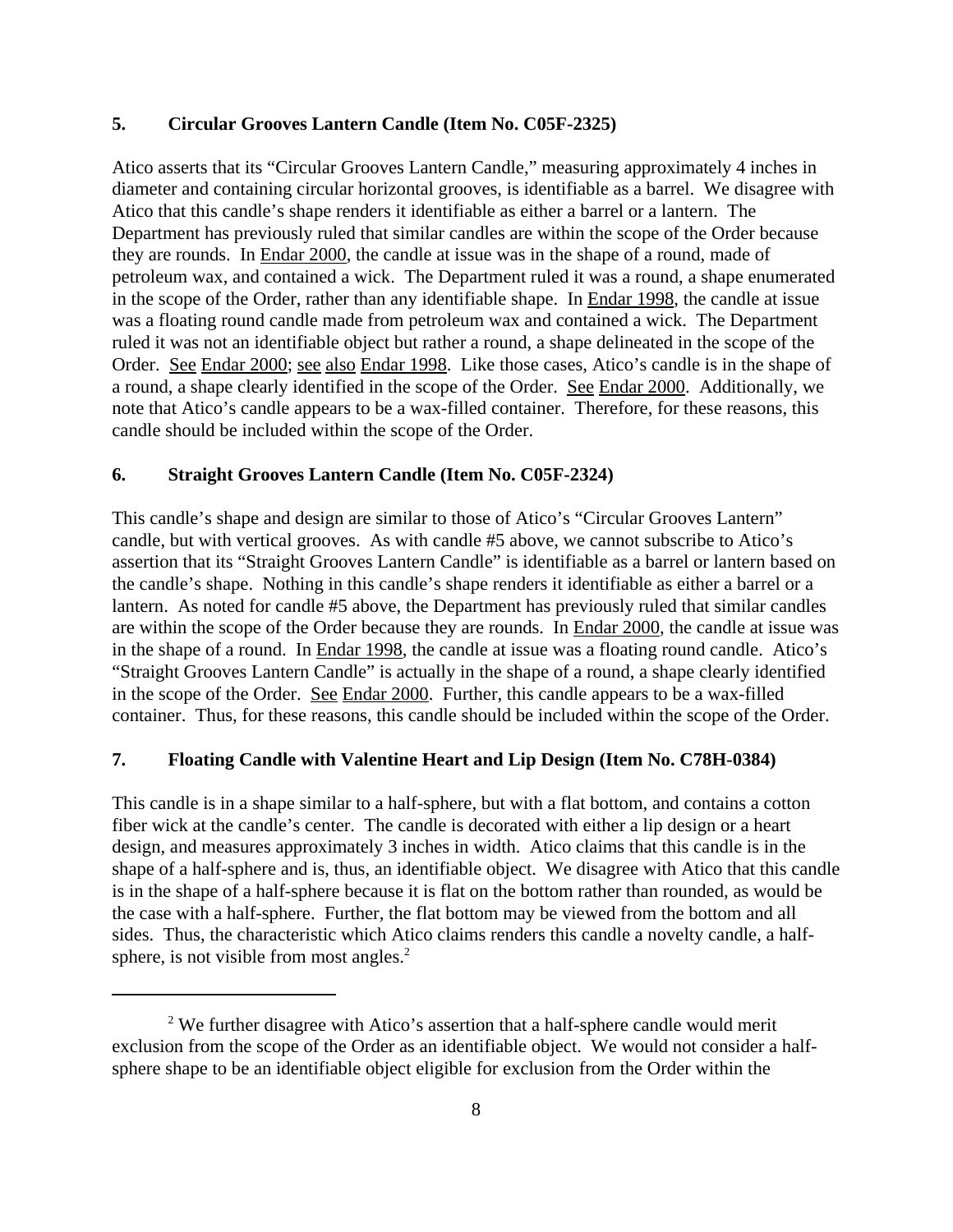Additionally, we agree with the NCA that the heart and lip designs do not limit the candle's use specifically to the Valentine holiday. We also agree with the NCA's contention that the yearround ubiquity of the heart design results in its use not being limited solely to the Valentine's Day holiday. See Meijer 1998 wherein the Department decided that a heart is not a holiday scene or symbol because of its year-round ubiquity. We further note that this candle is made from petroleum wax and contains a cotton fiber wick. Thus, for these reasons, this candle should be included within the scope of the Order.

The difference between a shape and an object generally is one of specificity. A shape is generally the characteristic surface configuration of a thing, the outline or contour. See The American Heritage Dictionary of the English Language (Fourth Ed. 2000), reprinted at www.bartleby.com. An object is more specific, something perceptible by one or more senses, especially vision or touch, a material thing. Id. We would not consider the geometric shape of a half-sphere to constitute a material thing that has sufficient specificity to warrant treatment as an identifiable object under the July 1987 novelty candle exception. Rather, more specifically shaped material things such as leaves, hearts and pine cones, all ruled outside of the scope of the Order by the Department in the past, would constitute identifiable objects falling within the July 1987 novelty exception. See JCPenney Ruling; see also Final Scope Ruling: Avon Products (July 11, 2001) and Final Scope Ruling: Avon Products (May 4, 2001). Furthermore, we note that certain shapes enumerated in the Order's scope approximate geometric shapes, e.g., straight-sided dinner candles can be cubes or irregular cubes, rounds and votives can be spheres or cylinders, and tapers may approximate pyramids or tetrahedrons.

standards set forth in the July 1987 novelty candle exception. The July 1987 novelty candle exception indicates that Christmas novelty candles specially designed for use only in connection with the Christmas holiday season are excluded from the Order. This exception also includes other novelty candles with depictions of scenes or symbols of other occasions (such as religious holidays or special events), and candles in the form of identifiable objects, "*e.g.*, animals or numerals." Thus, the determining characteristics in granting an exclusion under the 1987 novelty candle exception are scenes or symbols specifically connected to the Christmas holiday season and other occasions, or candles shaped in the form of identifiable objects. Unlike candles shaped as animals or numerals, given as illustrative examples of the identifiable object novelty exception, a candle in the shape of a half-sphere is a geometric-shaped candle, not a more specific identifiable object.